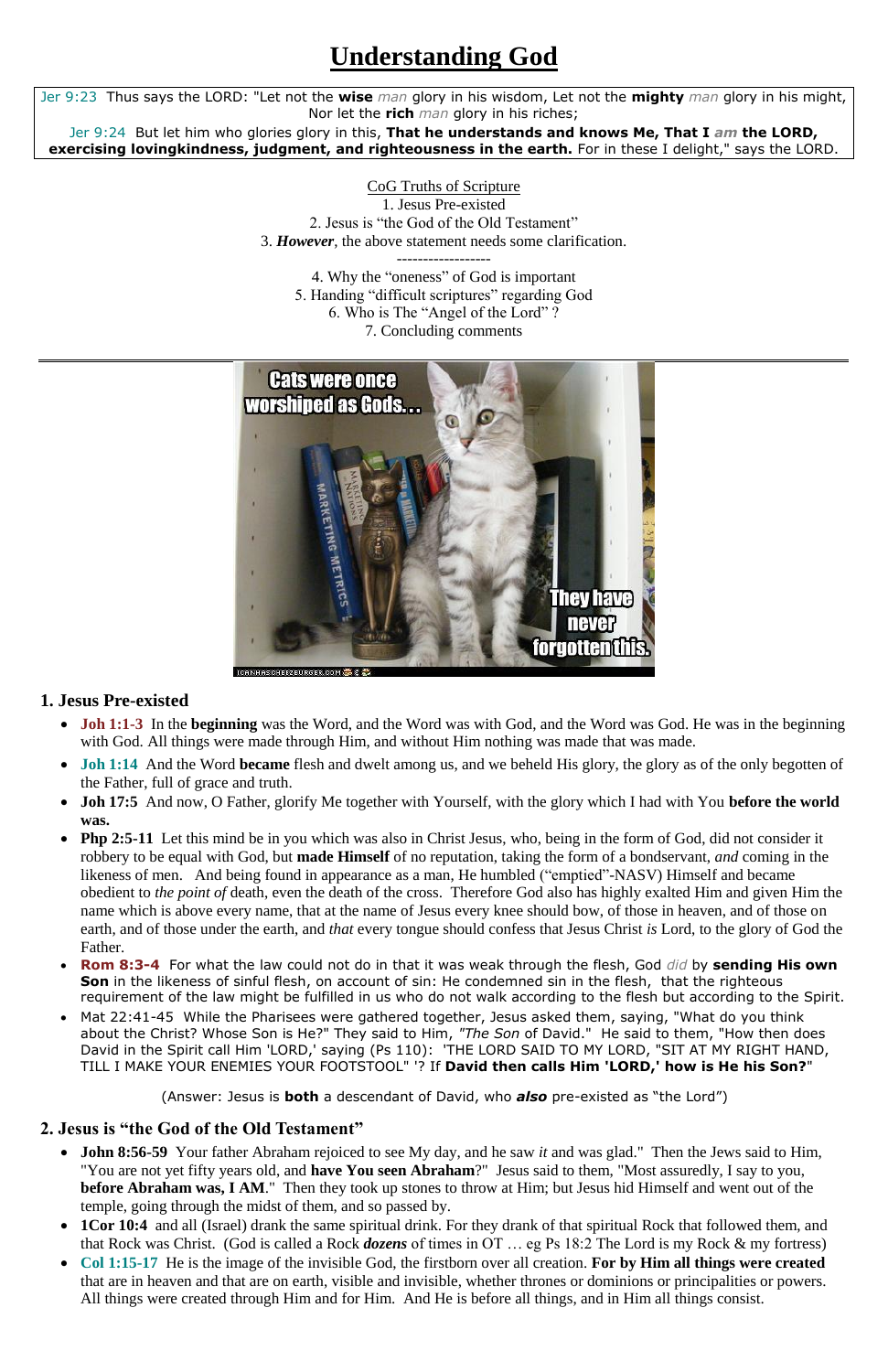#### **3. However, the above statement needs some clarification.**

From CGI's booklet … **The Q&A Book**

Q You have said that the One who became Christ was **the God of the Old Testament**, but Hebrews 1:1 says that God (not Jesus) at sundry times and manners spoke to the prophets of the Old Testament—but now in these last times He has spoken to us by His Son, Jesus. Doesn't this suggest that the Father spoke to the prophets and that Jesus did not speak to the prophets or us at any prior time?

A We have stated many times that the Person of the Godhead who became a flesh-and-blood human being was **"the God of the Old Testament."** However, this statement needs some **clarification**. First, the word God can be used in reference to the Godhead (the Father and the Son together). It can also be used in reference to either Person of the Godhead. **Thus, the Father is God, the Son is God, and the Family consisting of Father and Son is God.** When we say that the Person who later became Jesus Christ was "the God of the Old Testament," we mean that the Member of the God Family (or Godhead) who appeared to and spoke with the ancients was the One who later came in the flesh. *Actually*, it is also correct to say that **God the Father was the God of the Old Testament**. The Logos, or "Word" (John 1:1), served as His Agent, or Spokesman, who acted on behalf of the Supreme Sovereign. That **both were involved** in creation is seen in Genesis 1:26 and in John 1:1–3. Genesis 1:26 states, "And God said, Let us make man in our image, after our likeness…" John 1:1–3 states: "In the beginning was the Word [the Logos], and the Word was with God [the Father], and the Word was God. The same was in the beginning with God. All things were made by Him; and without Him was not any thing made that was made." Thus, **both** divine Persons participated in creation. Both are "God," though they differ functionally. Notice that Hebrews 1:1 says that God spoke to the prophets "in divers manners." One of the "diverse manners" in which the Father spoke to the prophets was through the One who later came in the flesh. When God sent His Son, the Son spoke to His disciples directly, without the use of prophets.

**================================================**

#### **A few more scriptures to show the Father is** *also* **shown (in scripture) as "the God of the Old Testament"**

- **Act 3:13** The **God** of Abraham, Isaac, and Jacob, the God of our fathers, **glorified** His Servant **Jesus**, whom you delivered up and denied in the presence of Pilate, when he was determined to let *Him* go.
- **Act 3:22-26** For Moses truly said to the fathers, 'THE LORD YOUR **GOD WILL RAISE UP** FOR YOU **A PROPHET** LIKE ME FROM YOUR BRETHREN. HIM YOU SHALL HEAR IN ALL THINGS, WHATEVER HE SAYS TO YOU. AND IT SHALL BE THAT EVERY SOUL WHO WILL NOT HEAR THAT PROPHET SHALL BE UTTERLY DESTROYED FROM AMONG THE PEOPLE.' Yes, and all the prophets, from Samuel and those who follow, as many as have spoken, have also foretold these days. You are sons of the prophets, and of the covenant which God made with our fathers, saying to Abraham, 'AND IN YOUR SEED ALL THE FAMILIES OF THE EARTH SHALL BE BLESSED.' To you first, **God**, having **raised up His Servant Jesus**, sent Him to bless you, in turning away every one *of you* from your iniquities."
- Act 4:24-28 So when they heard that, they raised their voice to God with one accord and said: "**Lord, You** *are* **God, who made heaven and earth and the sea**, and all that is in them, who by the mouth of Your servant David have said: 'WHY DID THE NATIONS RAGE, AND THE PEOPLE PLOT VAIN THINGS? THE KINGS OF THE EARTH TOOK THEIR STAND, AND THE RULERS WERE GATHERED TOGETHER **AGAINST THE LORD AND AGAINST HIS CHRIST**.' For truly against **Your holy Servant Jesus, whom You anointed,** both Herod and Pontius Pilate, with the Gentiles and the people of Israel, were gathered together to do whatever Your hand and Your purpose determined before to be done.

# **4. Why the "oneness" of God is important**

#### When you know it's God plan but you still scared.



**Many Scriptures emphasize this…**

**1. Deuteronomy 4:35,39** — Unto thee it was shown, that thou mightest know that the LORD he is God; **there is none else beside him**. (39) Know therefore this day, and consider it in thine heart, that the LORD he is God in heaven above, and upon the earth beneath: there is none else.

**2. Deuteronomy 6:4** — Hear, O Israel: **The LORD thy God is one LORD**. [Note in Mark 12:28-34 how Jesus and a Jewish scribe he encountered understood this text.]

**3. Deuteronomy32:39** — See now that I, even I, am he, and **there is no god with me**: I kill, and I make alive; I wound, and I heal: neither is there any that can deliver out of my hand.

**4. 2 Samuel 7:22** — Wherefore thou art great, O LORD God; for there is none like thee, **neither is there any God beside thee**, according to all that we have heard with our ears.

**5. 1 Kings 8:60** — That all the people of the earth may know that the LORD is God, **and that there is none else.**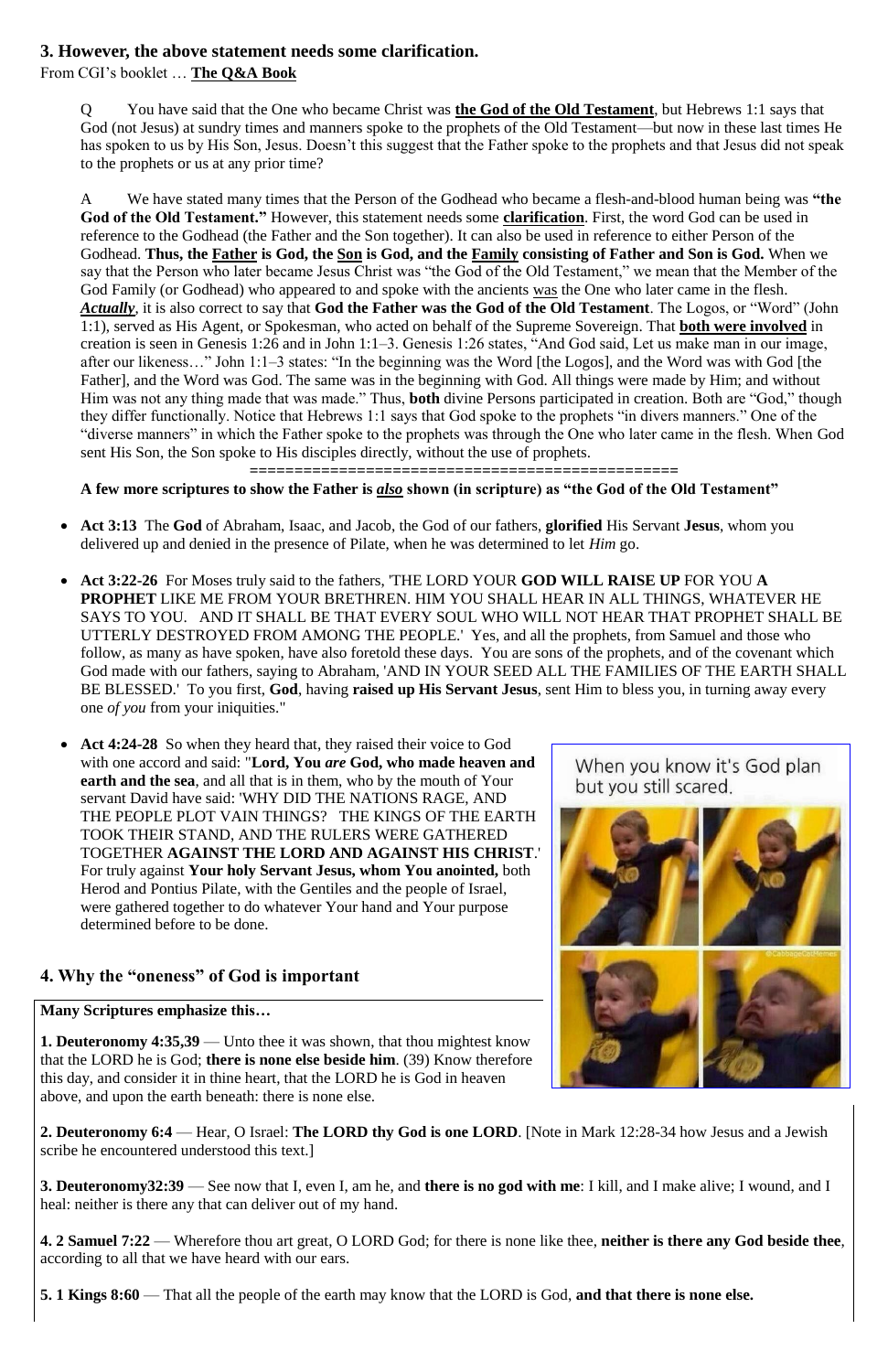**6. 2 KINGS 5:15** — And he returned to the man of God, he and all his company, and came, and stood before him: and he said, Behold, now I know that **there is no God in all the earth, but in Israel;** now therefore, I pray thee, take a blessing of thy servant.

**7. 2 Kings 19:15** — And Hezekiah prayed before the LORD, and said, O LORD God of Israel, which dwellest between the cherubims, thou art the God, **even thou alone**, of all the kingdoms of the earth; thou hast made heaven and earth.

**8. 1 Chronicles 17:20** — O LORD, there is none like thee, **neither is there any God beside thee**, according to all that we have heard with our ears.

**9. Nehemiah 9:6** — Thou, even **thou, art LORD alone**; thou has made heaven, the heaven of heavens, with all their host, the earth, and all things that are therein, the seas, and all that is therein, and thou preservest them all; and the host of heaven worshippeth thee.

**10. Psalm 18:31** — For **who is God save the LORD?** or who is a rock save our God?

**11. Psalm 86:10** — For thou art great, and doest wondrous things: **thou art God alone.**

**12. Isaiah 37:16,20** — O LORD of hosts, God of Israel, that dwellest between the cherubims, thou art the God, **even thou alon**e, of all the kingdoms of the earth: thou has made heaven and earth. (20) Now therefore, O LORD our God, save us from his hand, that all the kingdoms of the earth may know that thou art the LORD, even thou only.

**13. Isaiah43:10,11** — Ye are my witnesses, saith the LORD, and my servant whom I have chosen: that ye may know and believe me, and understand that I am he:**before me there was no God formed, neither shall there be after me**. I, even I, am the LORD; **and beside me there is no savior.**

**14. Isaiah44:6,8** — Thus saith the LORD the King of Israel, and his redeemer the LORD of hosts; **I am the first, and I am the**  last; and beside me there is no God.Fear ye not, neither be afraid; have not I told thee from that time, and have declared it? ye are even my witnesses. Is there a God beside me? yea, there is no God; I know not any.

**15. Isaiah 45:21** — Tell ye, and bring them near; yea, let them take counsel together: who hath declared this from ancient time: who hath told it from that time? have not I the LORD? and **there is no God else beside me**; a just God and a Savior; there is none beside me.

**16. Isaiah 46:9** — For I am God, and **there is none else; I am God, and there is none like me.**

**17. Hosea 13:4** — Yet I am the LORD thy God from the land of Egypt, and thou shalt know no god but me; for **there is no savior beside me.**

**18. Joel 2:27** — And ye shall know that I am in the midst of Israel, and that I **am the LORD your God, and none else**: and my people shall never be ashamed.

**19. Zechariah 14:9** — And the LORD shall be king over all the earth: in that day shall there be one Lord, and his name one.

**20. Mark 12:29-34** —And Jesus answered him, The first of all the commandments is, Hear, O Israel; **The Lord our God is one Lord**: And thou shalt love the Lord thy God with all thy heart, and with all thy soul, and with all thy mind, and with all thy strength: this is the first commandment. And the second is like, namely this, thou shalt love thy neighbor as thyself. There is none other commandment greater than these. And the scribe said unto him, Well, Master, thou hast said the truth: **for there is one God; and there is none other but he:** And to love him with all the heart, and with all the understanding, and with all the soul, and with all the strength, and to love his neighbor as himself, is more than all whole burnt offerings and sacrifices. And when Jesus saw that he answered discreetly, he said unto him, Thou art not far from the kingdom of God. And no man after that durst ask him any question.

**21. John 17:3** — And this is life eternal, that they might know thee t**he only true God,** and Jesus Christ, whom thou hast sent.

**22. Romans 3:30** — Seeing it is one God, which shall justify the circumcision by faith, and uncircumcision through faith.

**23. 1 Corinthians 8:4-6** — As concerning therefore the eating of those things that are offered in sacrifice unto idols, we know that an idol is nothing in the world, and**that there is none other God but one**. For though there be that are called gods, whether in heaven or in earth, (as there be gods many, and lords many,) **But to us there is but one God**, the Father, of whom all things, and we in him; and one Lord Jesus Christ, by whom are all things, and we by him.

**24. Galatians 3:20** — Now a mediator is not a mediator of one, **but God is one.**

**25. Ephesians 4:6** — **One God and Father of all**, who is above all, and through all, and in you all.

**26. 1 Timothy 1:17** — Now unto the King eternal, immortal, invisible, **the only wise God**, be honour and glory for ever and ever. Amen.

**27. 1 Timothy 2:5** — **For there is one God,** and one mediator between God and men, the man Christ Jesus.

**28. James 2:19** — Thou believest that t**here is one God;** thou doest well: the devils also believe, and tremble.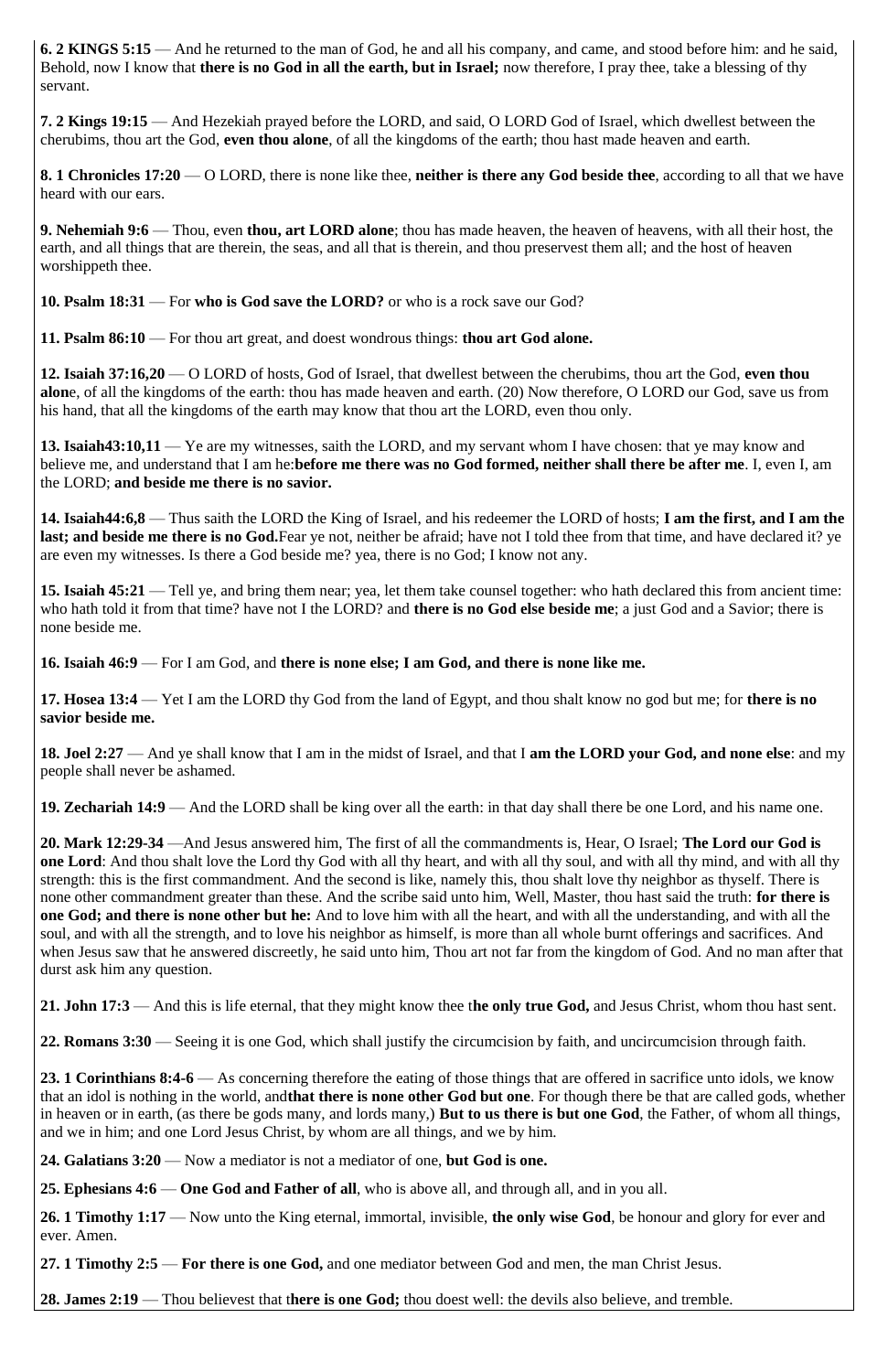Another clue lies in understanding the meaning of the word translated "one" in Deuteronomy 6:4. Interestingly, this verse (known as The *Shema* is used **more than any other verse** to "prove" that God is one Person. The verse states, (Deuteronomy 6:4) "Hear O Israel: The LORD our God is one LORD."

In Hebrew, the word for "one" is *echad*, which is often used as a *compound* "one" rather than an absolute "one." The two persons, Adam and Eve, were to come together as "one [*echad*] flesh" (Genesis 2:24). In this case, **one plus one equals one**. (Matt 19:6 Jesus says they are no longer two … but one … Joined)

The *Shema*, then, does not prove that God is one Person.

The Hebrew terms (*Elohim* and *echad*) allow for *more than one Person* while confirming that God is one—just as Adam and Eve, though distinct, were "one flesh."

- Preconceived ideas about the Trinity ... lead people down the wrong path
- "God" usually means the Father, but can *also* mean the Son, or both (the God family) scripture clearly shows that *God chooses* to reveal Himself via "family terms that we can understand (Father, Son, adoption/sonship, brethren)
- Pronouns can be confusing. It is correct to call God "He" ... and correct to use "They" (Let "us" make man...). You need to see the context to understand how God is being referenced
- Joh 10:22-39 Now it was the Feast of Dedication in Jerusalem, and it was winter. And Jesus walked in the temple, in Solomon's porch. Then the Jews surrounded Him and said to Him, "How long do You keep us in doubt? If You are the Christ, tell us plainly."

Apparently, those who reject the belief that God is more than one Person do so because, to them, the concept smacks of Polytheism, or belief in many "gods." But if we understand "one" in the sense of *composite unity*, then we can easily see how the one God can be more than one Person.



People are confused about God and the oneness of God because:

Jesus answered them, "I told you, and you do not believe. The works that I do in My Father's name, they bear witness of Me. But you do not believe, because you are not of My sheep, as I said to you. My sheep hear My voice, and I know them, and they follow Me. And I give them eternal life, and they shall never perish; neither shall anyone snatch them out of My hand. My Father, who has given *them* to Me, is greater than all; and no one is able to snatch *them* out of My

#### Father's hand. **I and** *My* **Father are one**."

Then the Jews took up stones again to stone Him.

Jesus answered them, "Many good works I have shown you from My Father. For which of those works do you stone Me?" The Jews answered Him, saying, "For a good work we do not stone You, but for blasphemy, and because You, being a Man, make Yourself God." Jesus answered them, "Is it not written in your law, 'I SAID, "YOU ARE GODS" '? If He called them gods, to whom the word of God came (and the Scripture cannot be broken), do you say of Him whom the Father sanctified and sent into the world, 'You are blaspheming,' because I said, 'I am the Son of God'? If I do not do the works of My Father, do not believe Me; but if I do, though you do not believe Me, believe the works, that you may know and believe that **the Father** *is* **in Me, and I in Him**."

Therefore they sought again to seize Him, but He escaped out of their hand. (Ps 82:6)

**Joh 17:11** Now I am no longer in the world, but these are in the world, and I come to You. Holy Father, keep through Your

#### name those whom You have given Me, that they **may be one as We** *are.*

**Joh 17:20-23** "I do not pray for these alone, but also for those who will believe in Me through their word; that **they all may be one**, as You, Father, *are* in Me, and I in You; that they also **may be one in Us**, that the world may believe that You sent Me. And the glory which You gave Me I have given them, that **they may be one just as We are one**: I in them, and You in Me; that they may **be made perfect in one**, and that the world may know that You have sent Me, and have loved them as You have loved Me.

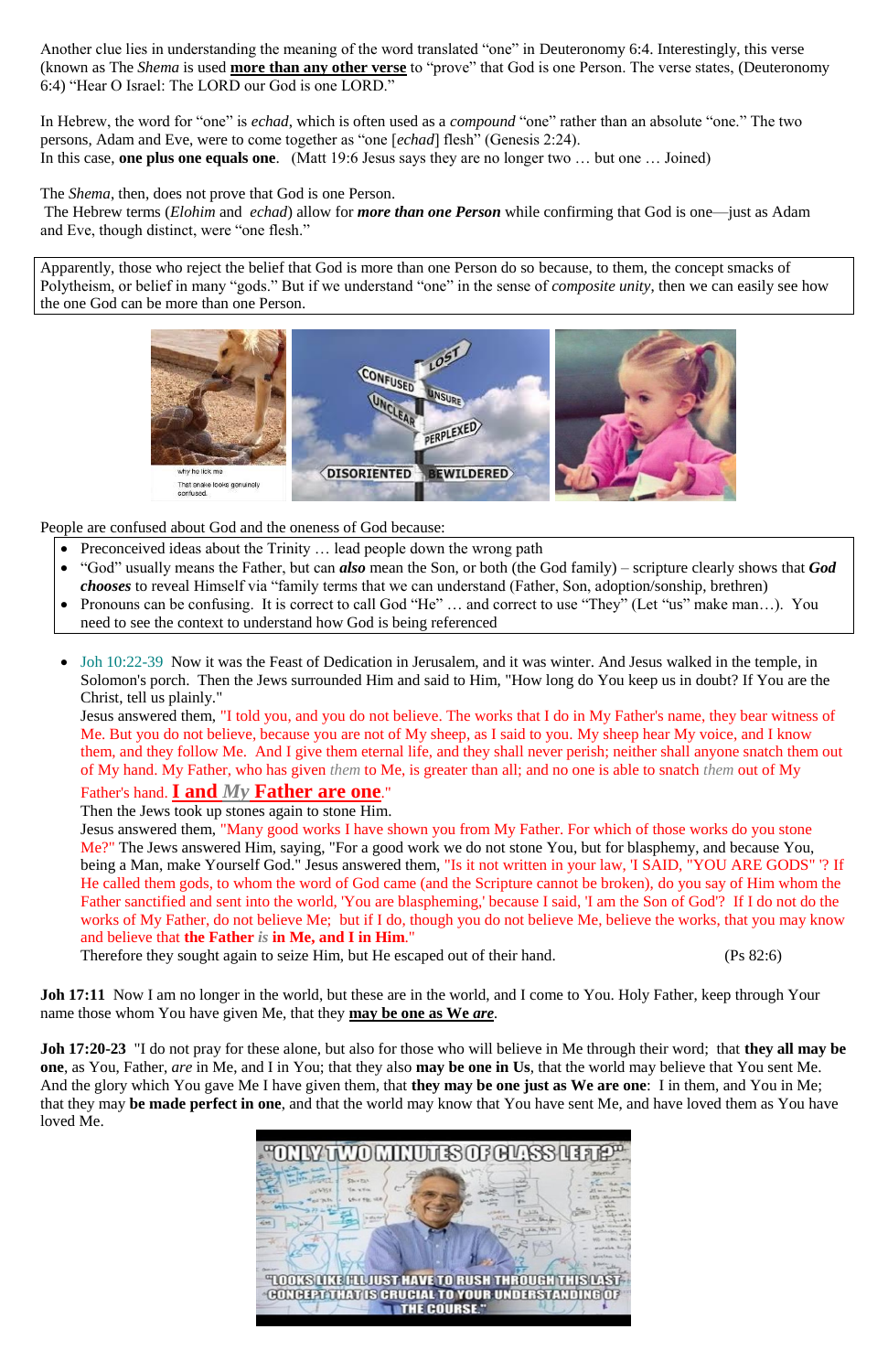## **5. Handing "difficult scriptures" or concepts regarding God**

#### **Question - Can Mere Mortals See God?** [\(http://vancestinson.blogspot.ca/2004/11/\)](http://vancestinson.blogspot.ca/2004/11/))

The apostle Paul says that only God "has immortality, dwelling in unapproachable light, whom no man has seen or can see" (1 Timothy 6:16), and Jesus affirms, "No one has seen God at any time" (John 1:18). Yet, Moses and others with him "saw the God of Israel" (Exodus 24:9). On one occasion, God permitted Moses to see His back as He passed by, but would not allow him to see His face (Exodus 33:23). Did Moses see God or not? If so, does this mean that Jesus and Paul were wrong?

**Reply:** God is Spirit; He is not a material being. He is not composed of tiny particles, does not reflect light, and does not dwell in this or any other dimension of material reality. He is wholly other than the universe, not a part of it. He inhabits eternity—He *is* Eternity—and is not bound by the space-time continuum or the laws that govern this universe. It's a mistake to say He is one of many beings; He is Being itself. He is incomprehensible, unapproachable, untouchable, and even unknowable. No one has seen God at any time—that is, no one has seen the divine *essence*. **(***JF***-John 3:8 Nicodemus, Jesus describes spirit as "wind")**

Yet, Scripture plainly declares that Moses saw God. Indeed, he did. But Moses did *not* see God in His essence; he saw a manifestation of God—but it was God nonetheless. It was God in a form Moses was able to see.

I believe the fourth-century Cappadocian fathers were on to something when they distinguished between the "**essence**" and "**energies**" of God. God, being wholly other than any created thing or the sum total of created things, is unknowable *in His essence*. But **we may know Him** *in His energies*—the ways in which He comes down to us, touches us, and reveals Himself to us. Timothy Ware explains, "These energies are not something that exists apart from God, not a gift which God confers upon humans; they are God Himself in His action and revelation to the world. God exists complete and entire in each of His divine energies" (*The Orthodox Church*, 1997, Penguin Books, p. 68).

• The Father was not "Too Righteous" to keenly follow His Son on Earth Joh 5:37 And the Father Himself, who sent Me, has testified of Me. You have neither **heard His voice** at any time, nor **seen His form**.

We may know God, in a limited way, by looking at His awesome **creation**. We may know Him by considering His marvelous works as described in Scripture. **But the most profound knowledge of God comes to us through His Son**.

The Son of God is **not** merely the most perfect creature God made. At best, such a creature could only tell us *about* God through a secondhand revelation, while God remains far away and impersonal. But in the Son—Jesus Christ—the incomprehensible God comes to us *as one of us!* **Through Jesus, we can know God intimately** and experience His love in the most profound way.

**This** is what Jesus had in mind when He said, "No one has seen God at any time. The only begotten Son, who is in the bosom of the Father, He has declared Him" (John 1:18).

#### ==================================================== Added Scripture (*Seeing the Father doesn't involve seeing the Father?!?*)

 Joh 14:6-11 Jesus said to him, "I am the way, the truth, and the life. **No one comes to the Father except through Me**. If you had known Me, you would have known My Father also; and from now on **you know Him and have seen Him**. Philip said to Him, "Lord, show us the Father, and it is sufficient for us. Jesus said to him, "Have I been with you so long, and yet you have not known Me, Philip? He who has seen Me **has seen the Father**; so how can you say, 'Show us the Father'? Do you not believe that **I am in the Father, and the Father in Me**? The words that I speak to you I do not speak on My own *authority;* but the Father who dwells in Me does the works. Believe Me that I *am* in the Father and the Father in Me, or else believe Me for the sake of the works themselves.



**Question – Is God the Father "far away" and Mankind only deals with Jesus? (Is He too Holy to deal with Sinful man?)**

*Yet* … At Jesus baptism - Mark 1:11 - Voice from Heaven – "Beloved Son" Matt 17:5 – Transfiguration – Voice from a cloud – "Beloved Son"

And to Call us, and to hear **our prayers** and **our repentance** when we pray to Him (the Father)

The God of Abraham , Isaac & Jacob … and King David (Ps 139) "is there" wherever we call on Him and knows our hearts and thoughts and activities – He is very involved with His Plan and Creation and we have access to Him through His Son.